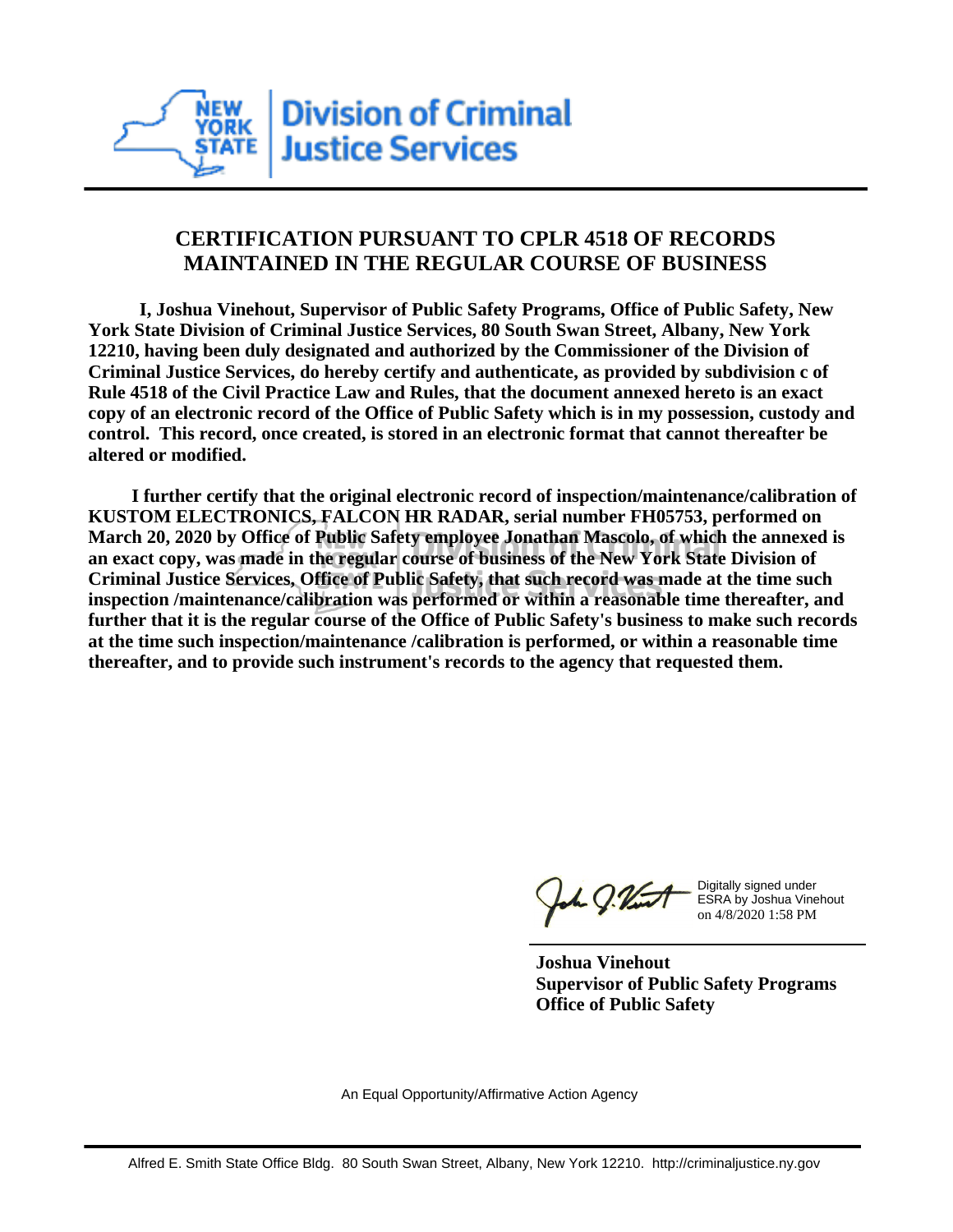## **RADAR RECORD OF INSPECTION / MAINTENANCE / CALIBRATION**

## **Name of Submitting Agency: Stony Point Town Police Department Manufacturer: KUSTOM ELECTRONICS Model: FALCON HR Date: March 20, 2020 Serial Number: FH05753**

 **I hereby certify that KUSTOM ELECTRONICS RADAR, model FALCON HR, serial number FH05753/ / N/A / / N/A, has been calibrated using standards whose accuracies are established by the National Bureau of Standards, or have been derived by the ratio type of self calibration techniques. Calibration has been effected by controlled tests performed on the date indicated above.**

| <b>Test No</b> | <b>Internal Standard</b>                   | <b>Test Result</b> |
|----------------|--------------------------------------------|--------------------|
|                | <b>PAS MPH</b>                             | <b>PAS MPH</b>     |
| <b>Test No</b> | <b>Certification Standard (Stationary)</b> | <b>Test Result</b> |
|                | 65 MPH                                     | 65 MPH             |
|                | 35 MPH<br>YORK                             | <b>35 MPH</b>      |
| <b>Test No</b> | <b>Certification Standard (Moving)</b>     | <b>Test Result</b> |
|                | 65 MPH                                     | 30 MPH             |
|                | <b>35 MPH</b>                              |                    |

**Turning Fork Certification / Date of Certification: March 20, 2020**

| <b>Serial Number</b> | <b>Frequency</b> | <b>Test Result</b> |
|----------------------|------------------|--------------------|
| +551                 | HZ               | 65 MPH             |

**The above stated tuning fork has been tested and found to oscillate at 4729 Hertz. It will cause a calibration signal of 65 MPH when used with a Doppler traffic radar operating at 24,150 Mhz.**

| <b>Serial Number</b> | Frequency | <b>Test Result</b> |
|----------------------|-----------|--------------------|
| 52716                | 2547 H7   | 35 MPH             |

**The above stated tuning fork has been tested and found to oscillate at 2547 Hertz. It will cause a calibration signal of 35 MPH when used with a Doppler traffic radar operating at 24,150 Mhz.**

 **I further certify that the entries made in these records were made at the time that the inspection /maintenance/calibration of the above identified RADAR was performed, or within a reasonable time thereafter.**

 *page 1 of 2* 

Digitally signed under ESRA by Jonathan Mascolo on 3/20/2020 12:27 PM

**Jonathan Mascolo Highway Safety Equipment Technician Office of Public Safety**

**\_\_\_\_\_\_\_\_\_\_\_\_\_\_\_\_\_\_\_\_\_\_\_\_\_\_\_\_\_\_\_\_\_\_\_\_\_**